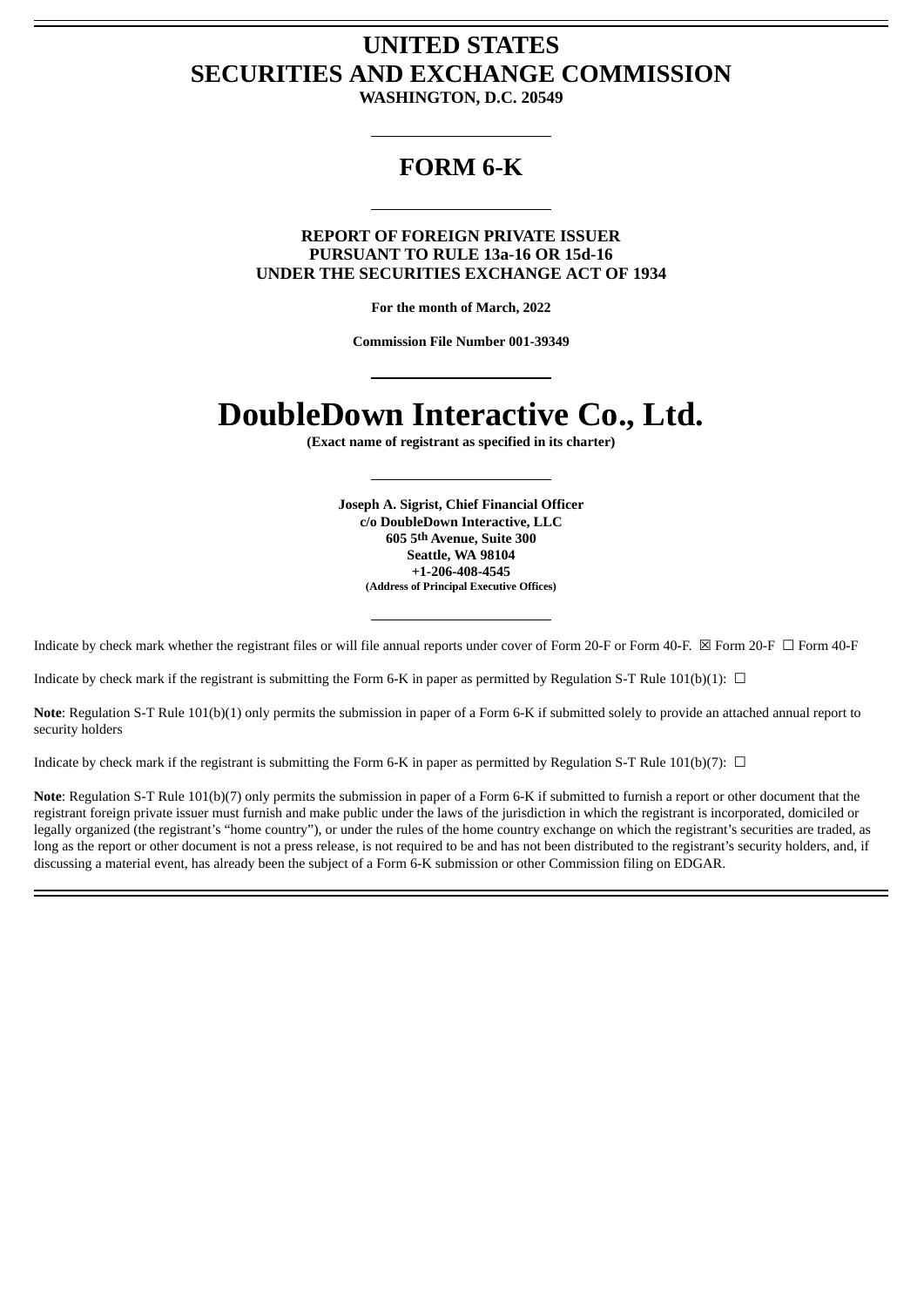#### **INFORMATION CONTAINED IN THIS FORM 6-K REPORT**

#### **Public Notice for Convocation of the 2022 Annual General Meeting of DoubleDown Interactive Co., Ltd.**

On March 7, 2022, the Board of Directors of DoubleDown Interactive Co., Ltd. (the "Company") approved and ratified to convene the 14th Annual General Meeting (the "AGM") of the Company as set forth below:

- 1. Date & Time: March 30, 2022, 11:00 a.m. (Korea Standard Time) / March 29, 2022, 9:00 p.m. (Eastern Time, USA)
- 2. Who Can Attend: Holders of the Company's common shares as of December 31, 2021 (the "Record Date"). Holders of American Depositary Share ("ADSs"), each representing 0.05 of a common share, may not attend in person or vote at the AGM. Instead, holders of record of ADSs as of the Record Date will need to instruct Citibank, N.A., the depositary of the ADSs, as to how to vote the common shares represented by the ADSs. Any ADS holder that wishes to attend the AGM or vote directly must cancel their ADSs in exchange for common shares and will need to make arrangements to deliver their ADSs to Citibank, N.A., as depositary of the ADSs, for cancellation with sufficient time to allow for the delivery and exchange of them for the underlying common shares before the Record Date.
- 3. Venue: Meeting room, 152 Teheran-Ro, 13th floor, Gangnam-gu, Seoul.
- 4. Methods of Attending: Holders of the ADSs should send Citibank N.A., the depositary of the ADSs, their voting instructions using the ADS voting card as separately instructed.
- 5. Reports and Proposals to be presented and considered at the AGM:
	- a. Reports: Financial Statements and Consolidated Financial Statements, Audit report, Business report, Report on the operating status of the internal accounting management system
	- b. Proposals
		- 1. Proposal No. 1: Approval of the remuneration limit for independent directors and executive officers; and
		- 2. Proposal No. 2: Ratification of the appointment of Ernst & Young LLP as the independent registered public accounting firm of the Company for the fiscal years ending December 31, 2022, December 31, 2023, and December 31, 2024.

#### 6. Proposal Details

Proposal No. 1: To approve the continuance of the aggregate remuneration limit for independent directors and executive officers at 5 billion won for the fiscal year ending December 31, 2022.

| Title<br><u> The Communication of the Communication of the Communication of the Communication of the Communication of the Communication of the Communication of the Communication of the Communication of the Communication of the Commun</u> | 2021          | 2022          |
|-----------------------------------------------------------------------------------------------------------------------------------------------------------------------------------------------------------------------------------------------|---------------|---------------|
| Independent Directors' and Executive Officers remuneration limit                                                                                                                                                                              | 5 billion won | 5 billion won |

Proposal No. 2: To ratify the appointment of Ernst & Young LLP as the independent registered public accounting firm of the Company for the fiscal years ending December 31, 2022, December 31, 2023, and December 31, 2024.